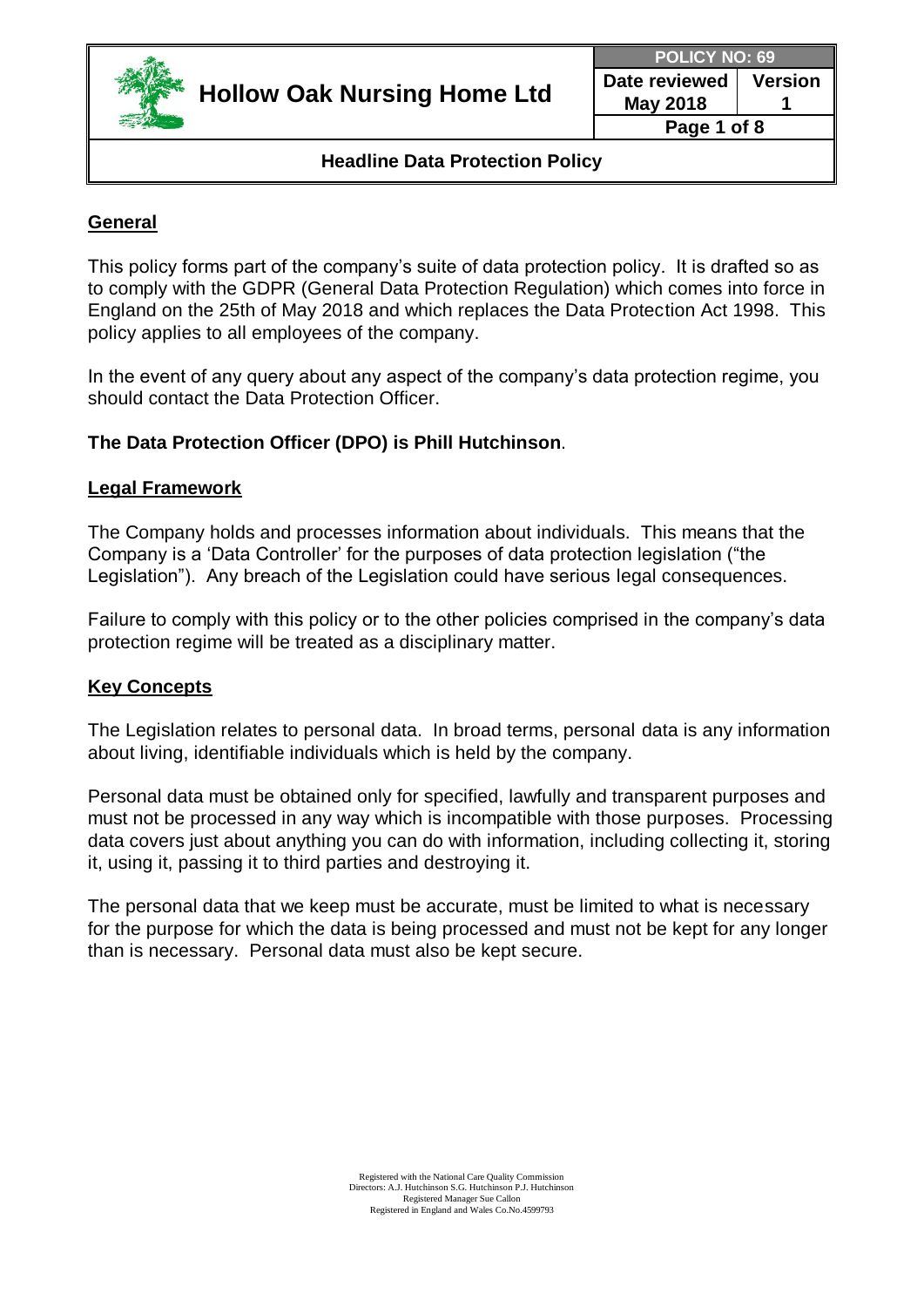

**Date reviewed May 2018 Version 1 Page 2 of 8**

**Headline Data Protection Policy**

Certain types of data are known as "special category data". Special category data is any data which would identify a living person and which relates to information about their:-

- Race
- **Ethnic origin**
- Politics
- **Religion**
- Trade union membership
- **Genetics**
- Biometrics (where that information is used for ID purposes)
- Health
- Sex life
- Sexual orientation

## **Processing Data Lawfully**

If the company wishes to process personal data, it must be able to demonstrate that at least one of the following six lawful bases for processing applies:-

• Consent (that the individual has agreed to the processing of their data for a specific purpose)

• Contract (the processing of the data is necessary pursuant to a contract the company has with the individual)

- Legal Obligation (the processing is necessary to satisfy a legal requirement)
- Legitimate Interests (that there is a good reason for processing the data which outweighs the potential impact on the individual)
- **Vital Interests**

Registered with the National Care Quality Commission Directors: A.J. Hutchinson S.G. Hutchinson P.J. Hutchinson Registered Manager Sue Callon Registered in England and Wales Co.No.4599793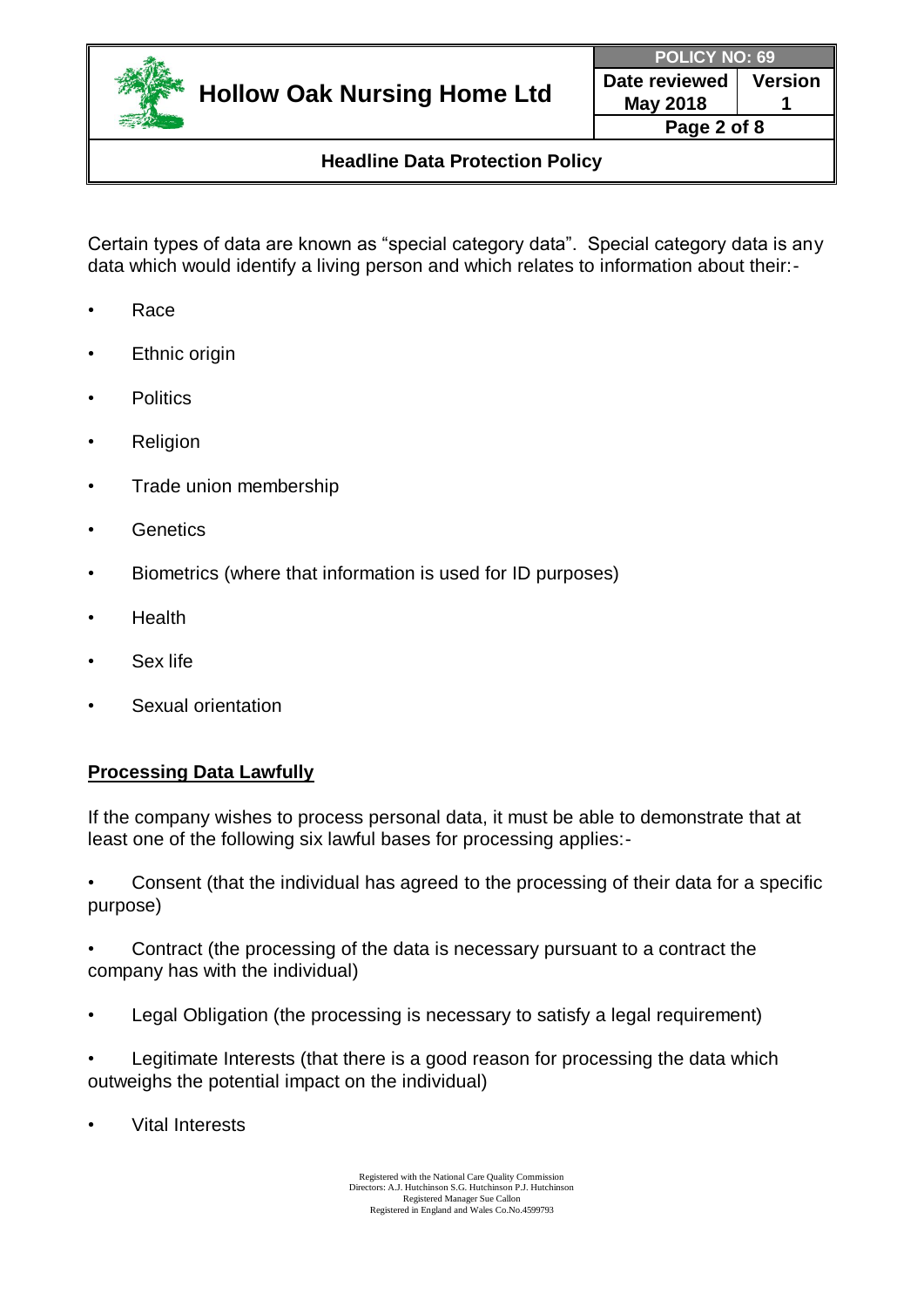

**POLICY NO: 69**

**Date reviewed May 2018 Version 1**

**Page 3 of 8**

## **Headline Data Protection Policy**

Public Tasks

The last two bases (vital interests and public tasks) are extremely unlikely to apply to anything which the company does and if you believe that you need to process data for either of these reasons, you should not do so without first clearing it with the DPO (or their substitute if the DPO is not available).

Every processing activity which the company carries out is covered by a Privacy Notice. The Privacy Notice confirms the lawful basis for processing and provides the individual whose data is being processed with requisite information about the processing activities and their rights.

Only the DPO and other employees who have been specifically authorised by the company may complete or issue Privacy Notices.

If you have been authorised to prepare a Privacy Notice, you should refer to the Data Protection Policy – Writing Privacy Notices together with the accompanying notes. These documents all form part of the company's suite of data protection policies.

In the event that a company is processing special category data, then in addition to identifying a lawful basis for processing (from the list set out above), we must also be able to satisfy one of the following additional criteria:-

- The data subject has given explicit consent
- Employment/social security/social protection
- Data has been made public by data subject
- The processing is necessary for a legal claim
- The processing is necessary to assess the working capacity of an employee
- The processing is necessary in the vital interests of the data subject
- Legitimate activities of political /philosophical/religious or trade union body
- The processing is in the substantial public interest
- Processing is in the public interest in the area of public health
- The processing is necessary for archiving purposes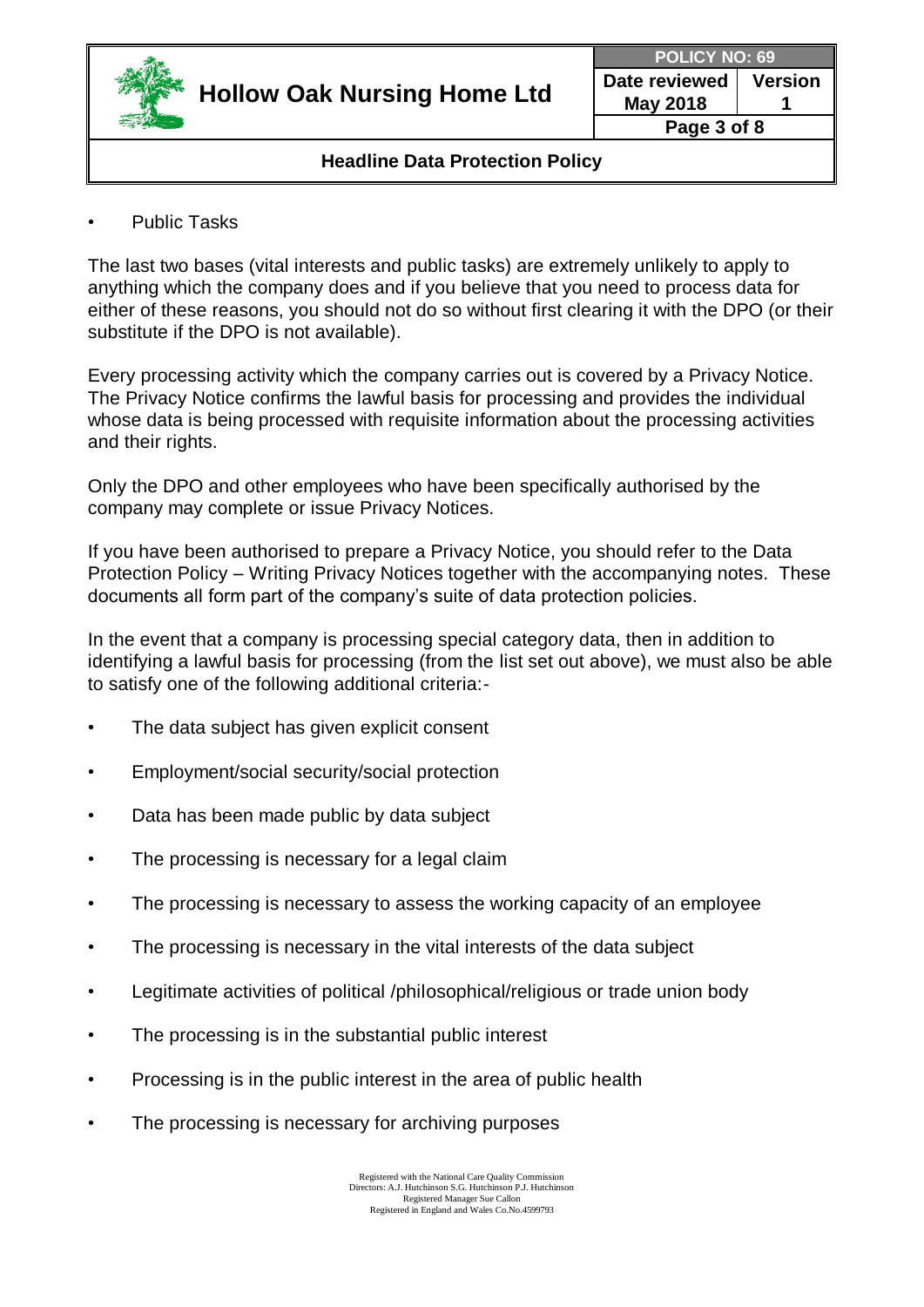

**Date reviewed May 2018 Version 1 Page 4 of 8**

## **Headline Data Protection Policy**

Again, it is only those employees who are authorised to prepare Privacy Notices who are entitled to decide which (if any) of these additional criteria apply to an act of processing.

## **Data about Criminal Offences**

There are further restrictions when it comes to processing data regarding an individual's history of criminal offending. If, for any reason, you need to process such data, you should not do so without first seeking authority from the DPO. In the general run of events, it is extremely unlikely that any such authority could be given due to the specific protections afforded to criminal offence data by the Legislation.

## **Security and Non-disclosure**

All employees are responsible for making sure that any personal data that the company holds (or which you use in the course of your employment or which you notice in the course of your employment) is kept securely and is not disclosed, either orally or in writing, to any third party other than pursuant to the provisions of a Privacy Notice. You should be especially wary of accidentally disclosing personal data.

To ensure that data is adequately protected, the company has a data security policy which forms part of the company's suite of data protection policies. You should be familiar with this policy.

At a very basic level, desks should be kept clear of paper documents containing personal data unless those documents are actively being worked upon. Manual records containing personal data should always be kept secure, for example in a locked filing cabinet.

Some of the personal data which the company handles is kept electronically. You should ensure that all computer files and applications are closed when you have finished working on them, that computers are shut down when you have finished work (and not just left on standby) and that you only access those computers for which you have specific permission. Computers should be password protected and as well as being switched off when you finish work, should be switched off when they are to be left unattended. Your password should not be written down or shared with others and if you fear that your password had been disclosed to third parties or the security of your computer has been compromised, you should notify Phill Hutchinson as soon as possible.

Online scams are increasingly commonplace and increasingly sophisticated. You should not open links or attachments in e-mails which do not come from trusted sources. Wherever possible, you should check the address of incoming e-mails and the return address as specified in any e-mails as these will often give away the fact that a particular e-mail is not genuine or from who it purports to be.

> Registered with the National Care Quality Commission Directors: A.J. Hutchinson S.G. Hutchinson P.J. Hutchinson Registered Manager Sue Callon Registered in England and Wales Co.No.4599793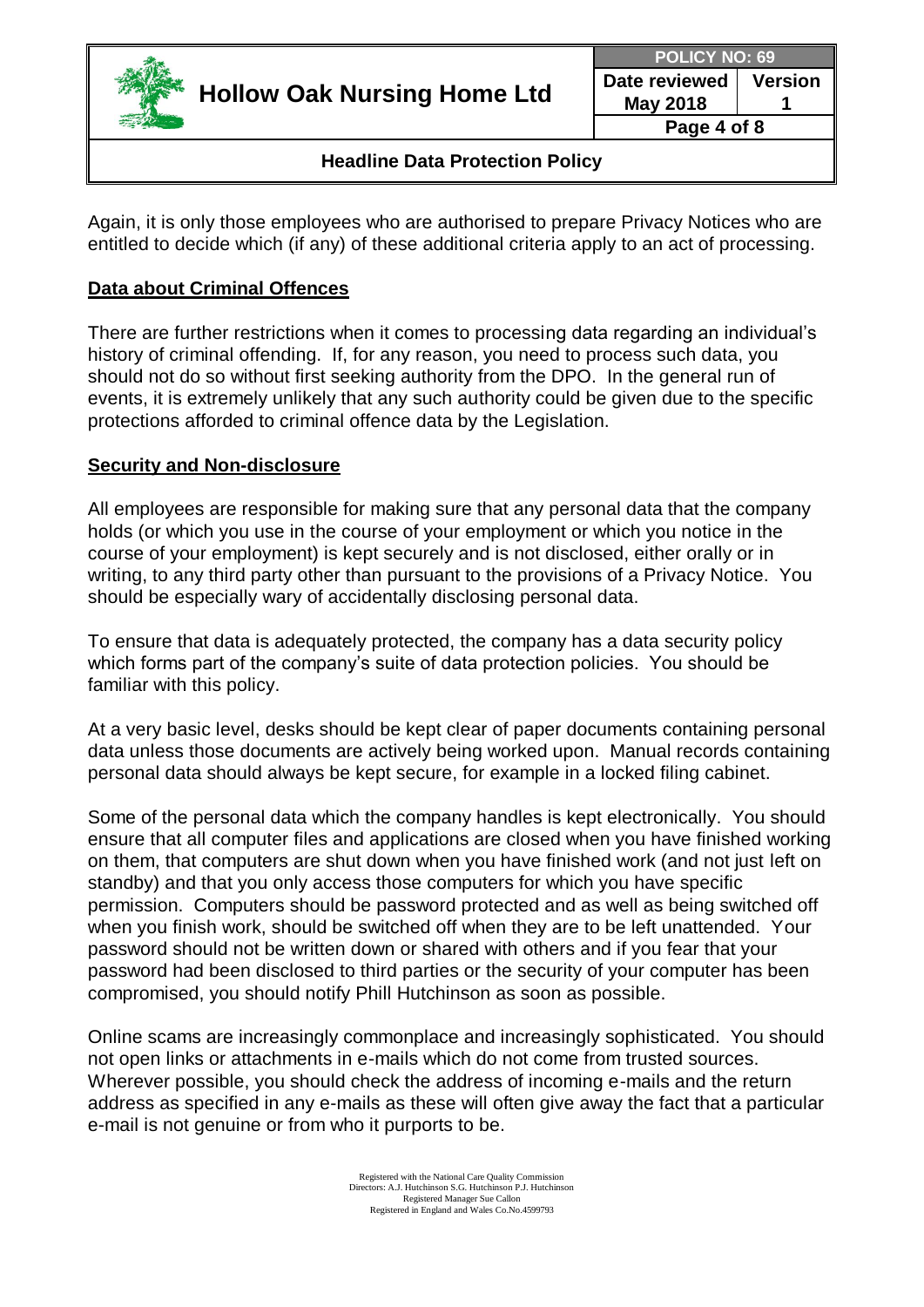

**Date reviewed May 2018 Version 1 Page 5 of 8**

**Headline Data Protection Policy**

If you accidentally open a link or an attachment attached to a message, you should notify Phill Hutchinson immediately.

If you become aware that messages have been sent to third parties using your e-mail address or the e-mail addresses of your colleagues, you should notify Phill Hutchinson.

Early notification of issues is important to ensure that we maintain data security and abide by our breach reporting requirements.

You must not remove personal data (or indeed any confidential, company information) from the workplace without the express permission of the company. If you receive the necessary permission, you must ensure that all information in your possession is kept safe at all times and is not left unattended in any vehicle or public place. Where you keep information at home, you should take all such steps as are reasonably practicable to protect the integrity of the information, including keeping it away from the eyes of third parties (including family members) and, wherever possible, ensuring that the information is not left unattended.

If any personal data is disclosed or destroyed by mistake, you should report it immediately to Phill Hutchinson.

## **The Rights of Data Subjects**

Individuals have certain rights in relation to data which the company holds about them. The company must notify individuals of the information held about them and this is done through the Privacy Notice system.

As an employee of the company, some of your personal data will be processed for purposes permitted by the Legislation. You have the same rights as would apply to third party individuals whose data the company processes.

The rights of data subjects are set out in more detail in the Data Protection – Individual Rights Policy.

Specifically, individuals have the right of access to data held about them. Again, this right extends to you as an employee of the company.

Data subjects have the right to obtain the following:-

- Confirmation that their data has been processed
- Access to their personal data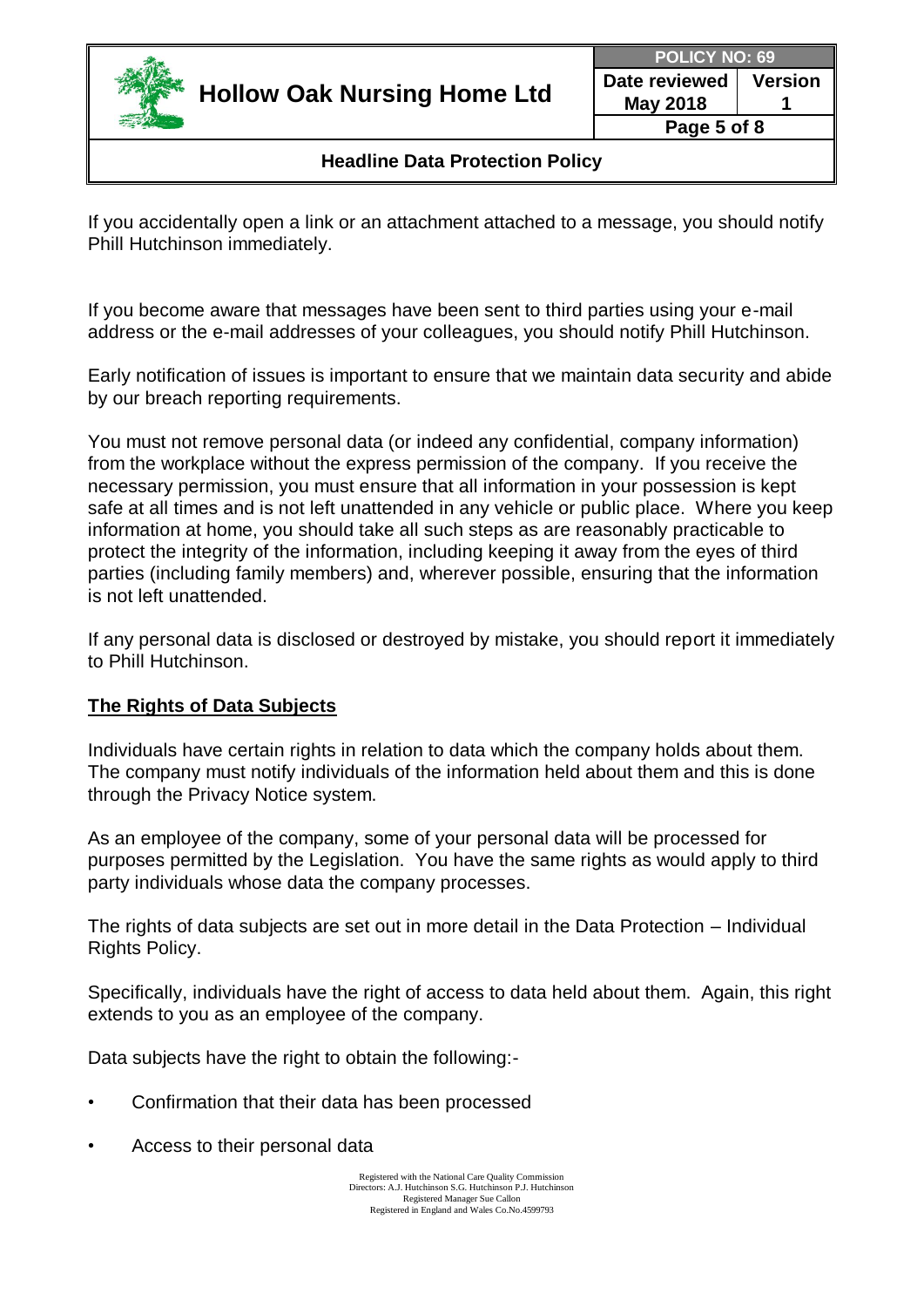

**POLICY NO: 69**

**Date reviewed May 2018 Version 1 Page 6 of 8**

**Headline Data Protection Policy**

• Other relevant information (which will normally be included in Privacy Notices)

Any request for disclosure of data held about a data subject is known as a "subject access request". Companies are no longer allowed to make any charge for complying with a subject access request although we can still charge a reasonable fee where a subject access request is manifestly unfounded or excessive, particularly when such requests have been made on more than one occasion. A fee may also be charged for provision of information which has already been provided. Any fees charged must be limited to the reasonable cost of providing the information.

Information must be provided without delay and in any event within one month of the subject access request. Where a subject access request is complicated or where there is more than one request, the deadline for complying with the request may be extended by up to two months.

## **Breach Reporting**

All employees are subject to the company's Breach Reporting Policy which can be found at Data Protection – Breach Reporting Policy. Please familiarise yourself with the provisions of this policy.

## **Employment Records**

As your employer, we hold and use personal information relating to all employees. Some of the information that we process could be classified as 'sensitive personal data'. This would include information relating to membership of a trade union, your health, any criminal convictions or offences.

Most of the information we hold about you will come directly from you. However, it may be necessary for us to collect information from other sources, such as previous employers (for example, to obtain a reference or to assess eligibility for parental leave). We may also hold information regarding medical conditions, pursuant to the Sickness policy.

The information held about you will normally be held on the lawful bases of Legal Obligation (for example, we have to hold certain personal data so that we can process tax and national insurance payments to HMRC), Contract (as we have a contract of employment with you and many of our other policies and procedures have contractual effect) or Legitimate Interests (for example, to allow us to hold data for the purposes of equal opportunities monitoring).

> Registered with the National Care Quality Commission Directors: A.J. Hutchinson S.G. Hutchinson P.J. Hutchinson Registered Manager Sue Callon Registered in England and Wales Co.No.4599793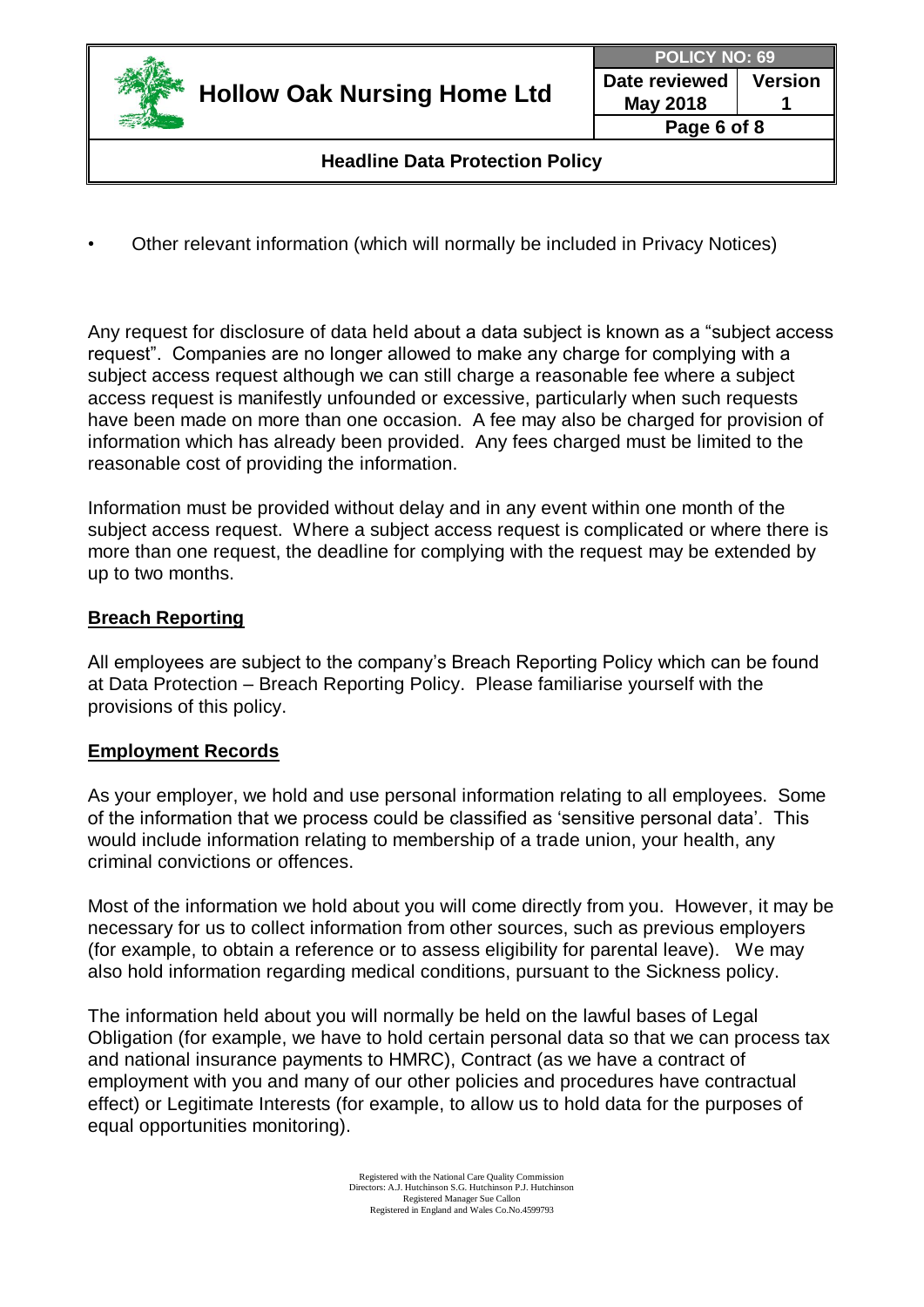

**Date reviewed May 2018 Version 1**

**Page 7 of 8**

## **Headline Data Protection Policy**

Privacy Notices in relation to each of the bases for processing your personal data can be obtained direct from the DPO.

Policy Approved by Phill Hutchinson/Sue Callon

| Name:             |  |
|-------------------|--|
| <b>Job Title:</b> |  |
| <b>Manager:</b>   |  |

I confirm I have read and understood the Hollow Oak Nursing Home Ltd

Headline Data Protection Policy

I also confirm that I have sought clarification from my Manager on any issues outlined in the Policy which I am not clear about.

Signed:  $\Box$ 

Date:  $\Box$ 

Please return this form duly completed and signed to your Manager.